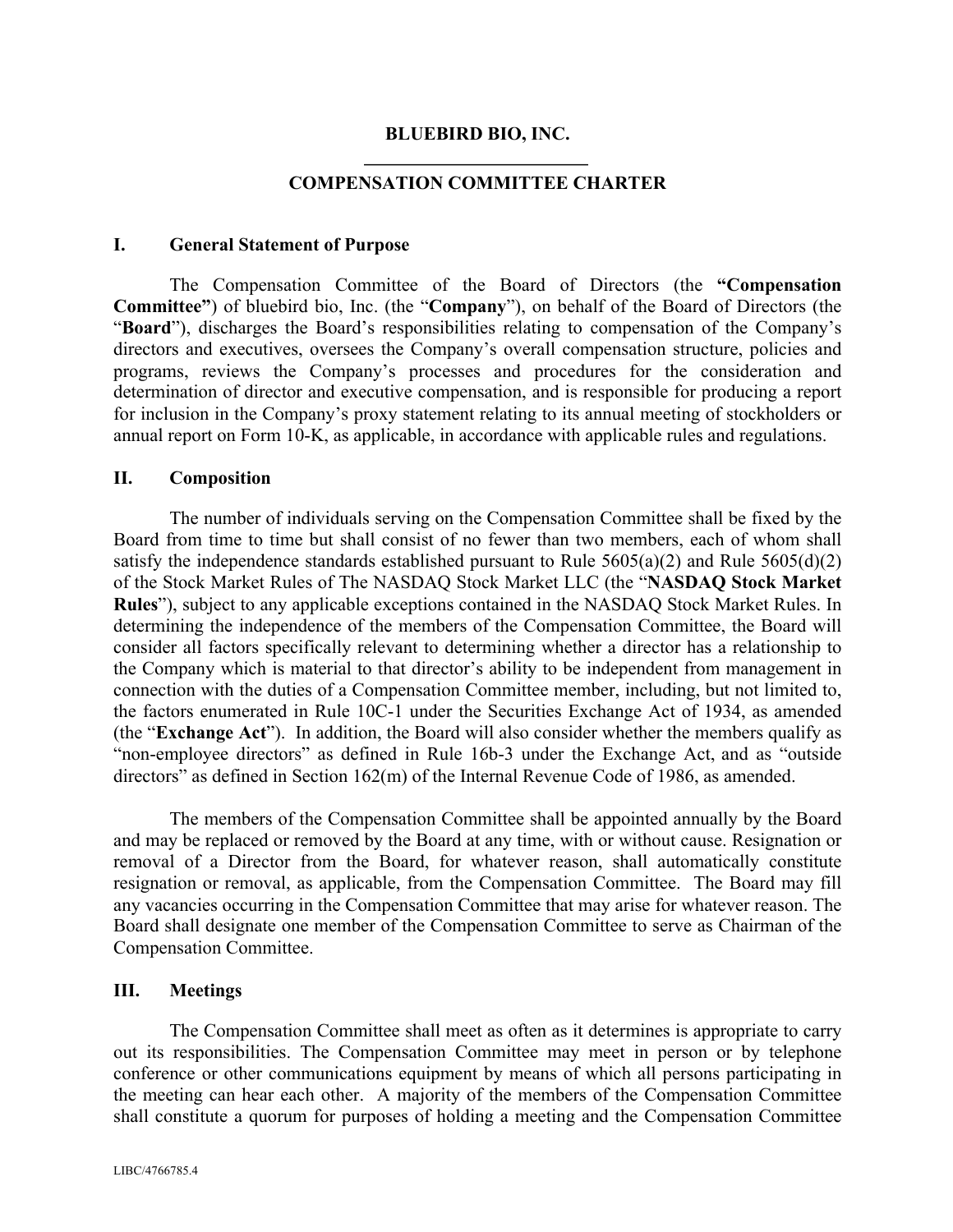may act by a vote of a majority of members present at such meeting. In lieu of a meeting, the Compensation Committee may act by unanimous written consent in accordance with the Company's bylaws. The Chairman of the Compensation Committee, in consultation with the other members and management, may set meeting agendas consistent with this Charter.

## **IV. Compensation Committee Activities**

The Compensation Committee's purpose and responsibilities shall be to:

### **A. Review of Charter**

1. Review and reassess the adequacy of this Charter annually and submit any proposed changes to the Board for approval. The Charter is intended to satisfy the requirements of Rule 5605(d)(1) of the NASDAQ Stock Market Rules.

## **B. Review Processes and Procedures for Considering and Determining Director and Executive Compensation**

1. Periodically review and reassess (and, where appropriate, make such recommendations to the Board as the Compensation Committee deems advisable with regard to) the Company's processes and procedures for the consideration and determination of director and executive compensation, and the compensation of such other persons as may be designated by the Board, and review and discuss with management any description of such processes and procedures to be included in the Company's proxy statement or annual report on Form 10-K, as applicable.

# **C. Compensation Committee Report**

- 1. Review and discuss with management the compensation disclosure to be included in the Company's proxy statement or annual report on Form 10-K, as applicable, in accordance with applicable rules and regulations ("CD&A").
- 2. Based on the Compensation Committee's review and discussions with management regarding the CD&A, make a recommendation to the Board that the CD&A be included in the Company's proxy statement or annual report on Form 10-K, as applicable.
- 3. Prepare the Compensation Committee Report to be included in the Company's proxy statement or annual report on Form 10-K, as applicable, in accordance with the applicable rules and regulations of the Securities and Exchange Commission, NASDAQ Stock Market Rules, and any other rules and regulations applicable to the Company.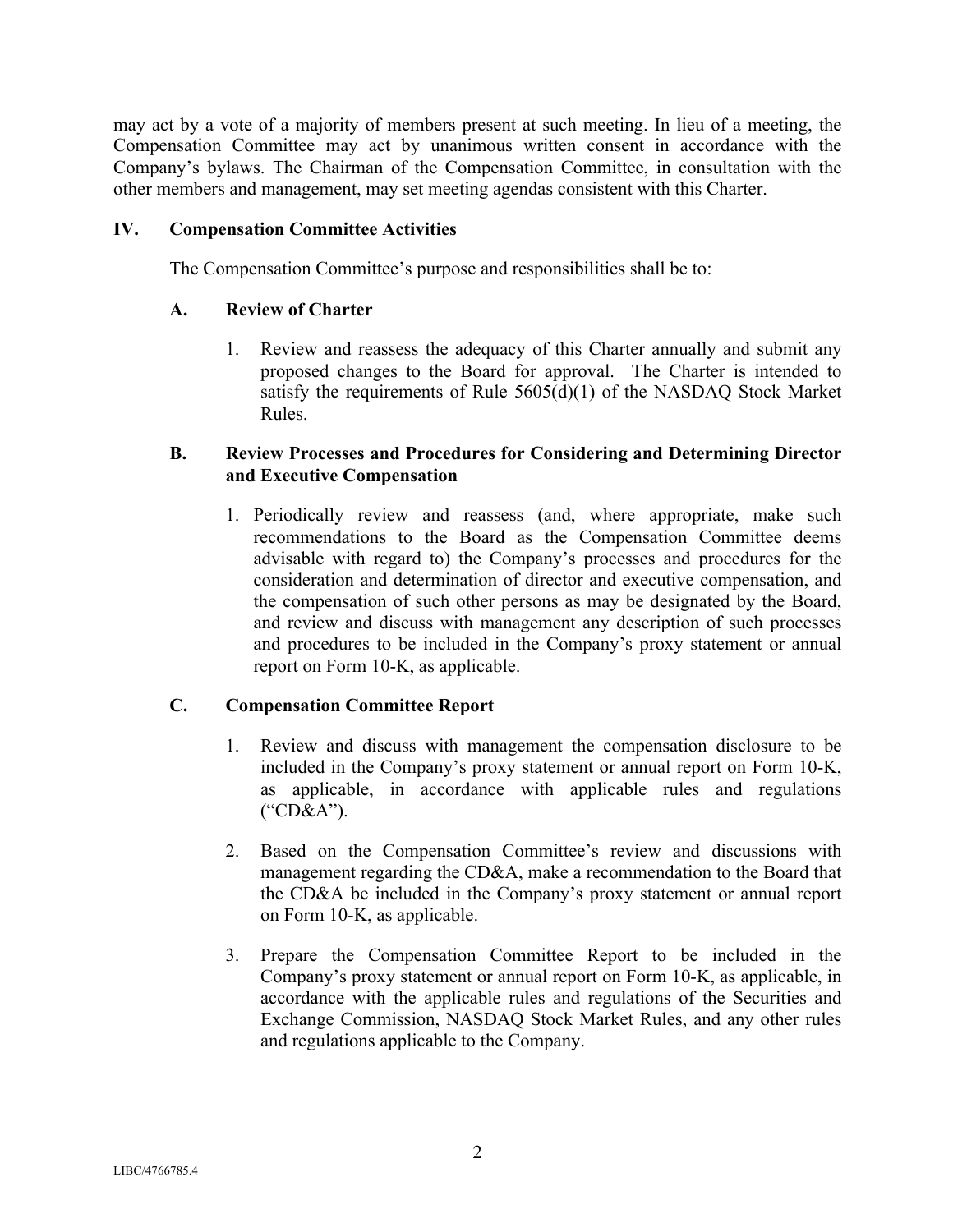# **D. Incentive-Compensation and Equity-Based Plans**

- 1. Review and approve grants and awards under incentive-based compensation plans and equity-based plans, in each case consistent with the terms of such plans.
- 2. Review and make such recommendations to the Board as the Compensation Committee deems advisable with regard to policies and procedures for the grant of equity-based awards by the Company.
- 3. Administer the Company's incentive-based and equity-based compensation plans, including amending and interpreting such plans and the awards and agreements issued pursuant thereto. Review and approve or, where subject to stockholder approval as required by law or stock exchange requirements, make such recommendations to the Board as the Compensation Committee deems advisable, the adoption or amendment of any incentive, equity-based and other compensatory plans of the Company.

# **E. Matters Related to Compensation of the Company's Chief Executive Officer**

- 1. Review and approve the corporate goals and objectives that may be relevant to the compensation of the Company's Chief Executive Officer ("CEO").
- 2. Evaluate the CEO's performance in light of the goals and objectives that were set for the CEO and determine and approve the CEO's compensation based on such evaluation.
- 3. Ensure that the CEO is not present during voting or deliberation on the CEO's compensation.

# **F. Matters Related to Compensation of the Executive Officers Other Than the Chief Executive Officer**

1. Determine the compensation of all executive officers of the Company other than the CEO; for purposes hereof the term "executive officer" has the meaning ascribed to the term "officer" in Section 16 of the Exchange Act and Rule 16a-1 promulgated thereunder.

# **G. Matters Related to the Engagement, Compensation and Oversight of Consulting Firms, Independent Legal Counsel or Other Advisors**

1. Exercise sole authority to retain, obtain the advice of and terminate any compensation consultant, independent legal counsel or other advisor to assist in the performance of the Compensation Committee's functions. The Compensation Committee shall be directly responsible for the appointment, compensation and oversight of the work of any compensation consultant, independent legal counsel and other adviser retained by the Compensation Committee. For clarity, the Compensation Committee: (i) shall not be required to implement or act consistently with the advice or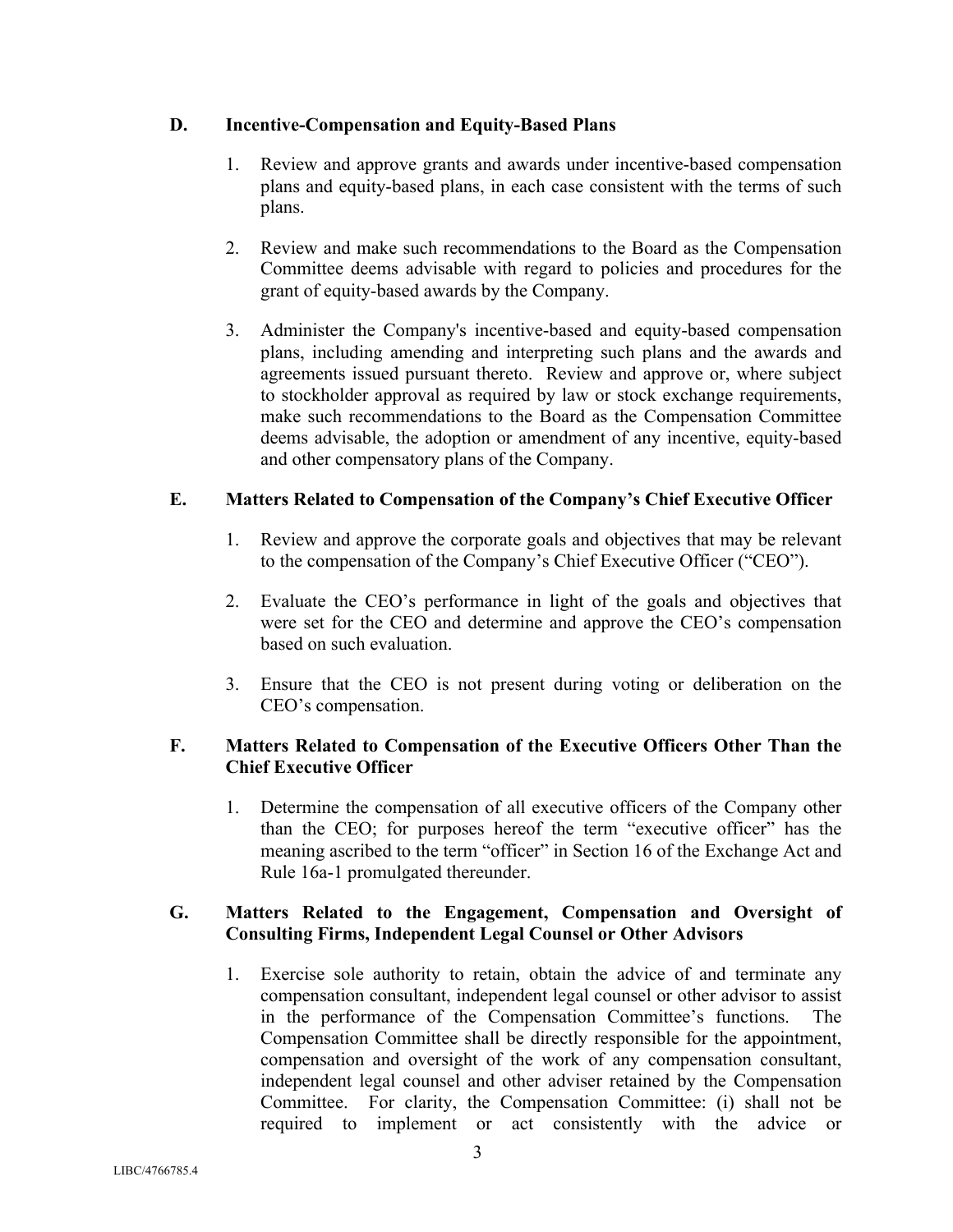recommendations of the compensation consultant, legal counsel or other adviser to the Compensation Committee; and (ii) shall exercise its own judgment in fulfillment of the duties of the Compensation Committee.

- 2. Exercise sole authority to approve any fees and other retention terms of any compensation consultant, independent legal counsel or other advisor retained by the Compensation Committee.
- 3. Before any compensation consultant, legal counsel or other adviser (other than (1) in-house legal counsel or (2) any compensation consultant, legal counsel or other adviser whose role is limited to the following activities for which no disclosure would be required under Item  $407(e)(3)(iii)$  of Regulation S-K: (i) consulting on any broad-based plan that does not discriminate in scope, terms, or operation, in favor of executive officers or directors of the Company, and that is available generally to all salaried employees or (ii) providing information that either is not customized for a particular company or that is customized based on parameters that are not developed by the compensation consultant, legal counsel or other adviser, and about which the compensation consultant, legal counsel or other adviser does not provide advice) is selected by, or provides advice to, the Compensation Committee, the Compensation Committee shall take into consideration the following factors:
	- i. The provision of other services to the Company by the person that employs the compensation consultant, legal counsel or other adviser;
	- ii. The amount of fees received from the Company by the person that employs the compensation consultant, legal counsel or other adviser, as a percentage of the total revenue of the person that employs the compensation consultant, legal counsel or other adviser;
	- iii. The policies and procedures of the person that employs the compensation consultant, legal counsel or other adviser that are designed to prevent conflicts of interest;
	- iv. Any business or personal relationship of the compensation consultant, legal counsel or other adviser with a member of the Compensation Committee;
	- v. Any stock of the Company owned by the compensation consultant, legal counsel or other adviser; and
	- vi. Any business or personal relationship of the compensation consultant, legal counsel, other adviser or the person employing the adviser with an executive officer of the Company.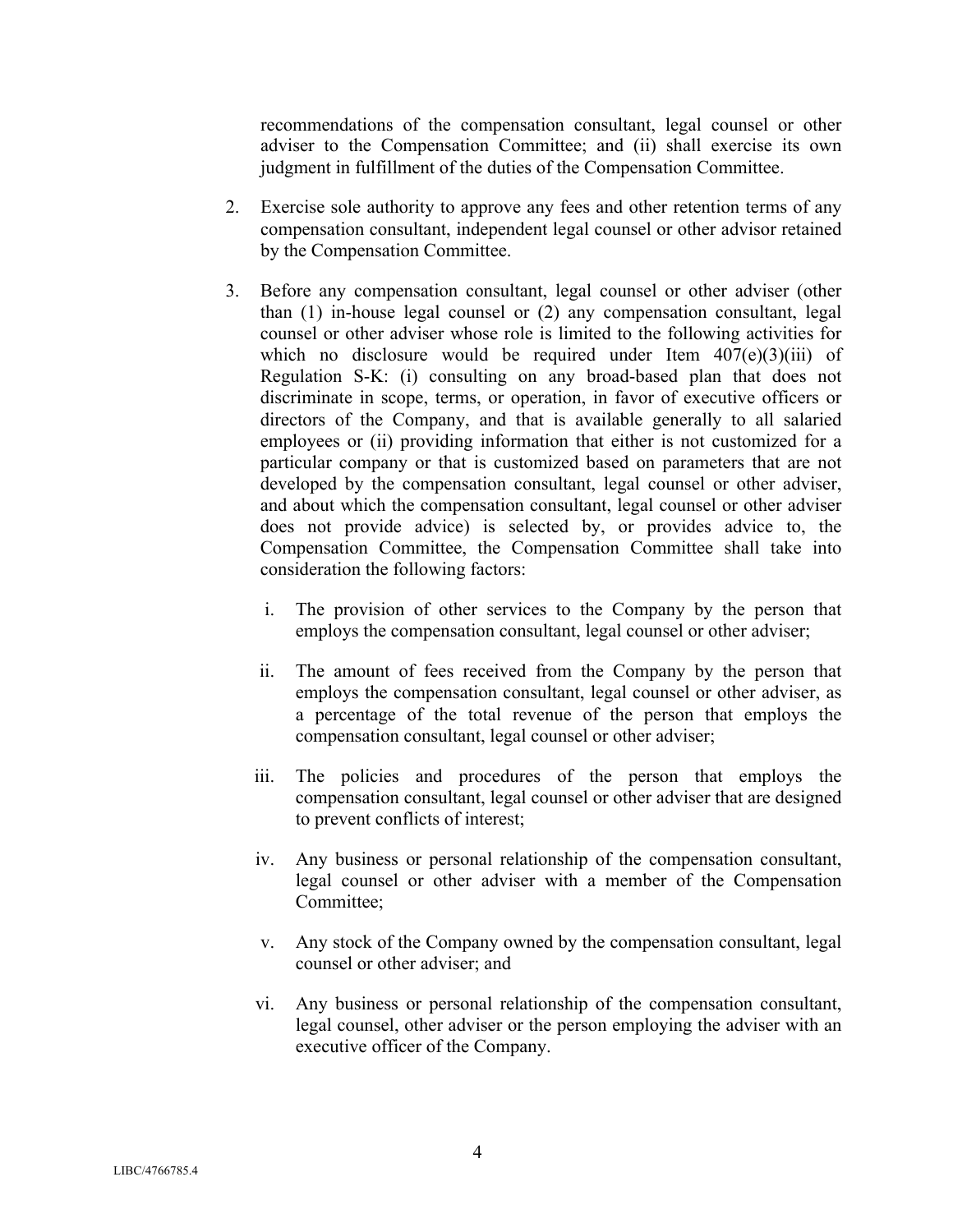4. For clarity, while the Compensation Committee is required to conduct the independence assessment outlined above with respect to any compensation consultant, legal counsel or other adviser that provides advice to the Compensation Committee, other than in-house legal counsel, the Compensation Committee is not required to retain a compensation consultant, legal counsel or other compensation adviser that is determined to be independent, provided that the Compensation Committee has considered the enumerated independence factors before selecting, or receiving advice from, a compensation adviser. The Compensation Committee may select, or receive advice from, any compensation adviser it prefers, including ones that are not independent, after considering the six independence factors outlined above.

### **V. Additional Compensation Committee Authority**

The Compensation Committee is authorized, on behalf of the Board, to do any of the following, as the Compensation Committee deems necessary or appropriate in its discretion:

#### **A. Compensation of the Company's Directors and Senior Management**

- 1. Review and make such recommendations to the Board as the Compensation Committee deems advisable with regard to the compensation of the directors of the Company, including with respect to any equity-based plans.
- 2. Provide oversight of management's decisions regarding the compensation of all members of senior management of the Company (other than the CEO and other executive officers described above), including with respect to any incentive-compensation plans and equity-based plans.

#### **B. Succession Planning**

1. Review and discuss with the Board corporate succession plans for the senior management of the Company (including the CEO and executive officers) as appropriate in light of relevant facts and circumstances.

# **VI. General**

- 1. The Compensation Committee may establish and delegate authority to one or more subcommittees, consisting of one or more of its members, when the Compensation Committee deems it appropriate to do so in order to carry out its responsibilities.
- 2. The Compensation Committee shall make regular reports to the Board concerning areas of the Compensation Committee's responsibility.